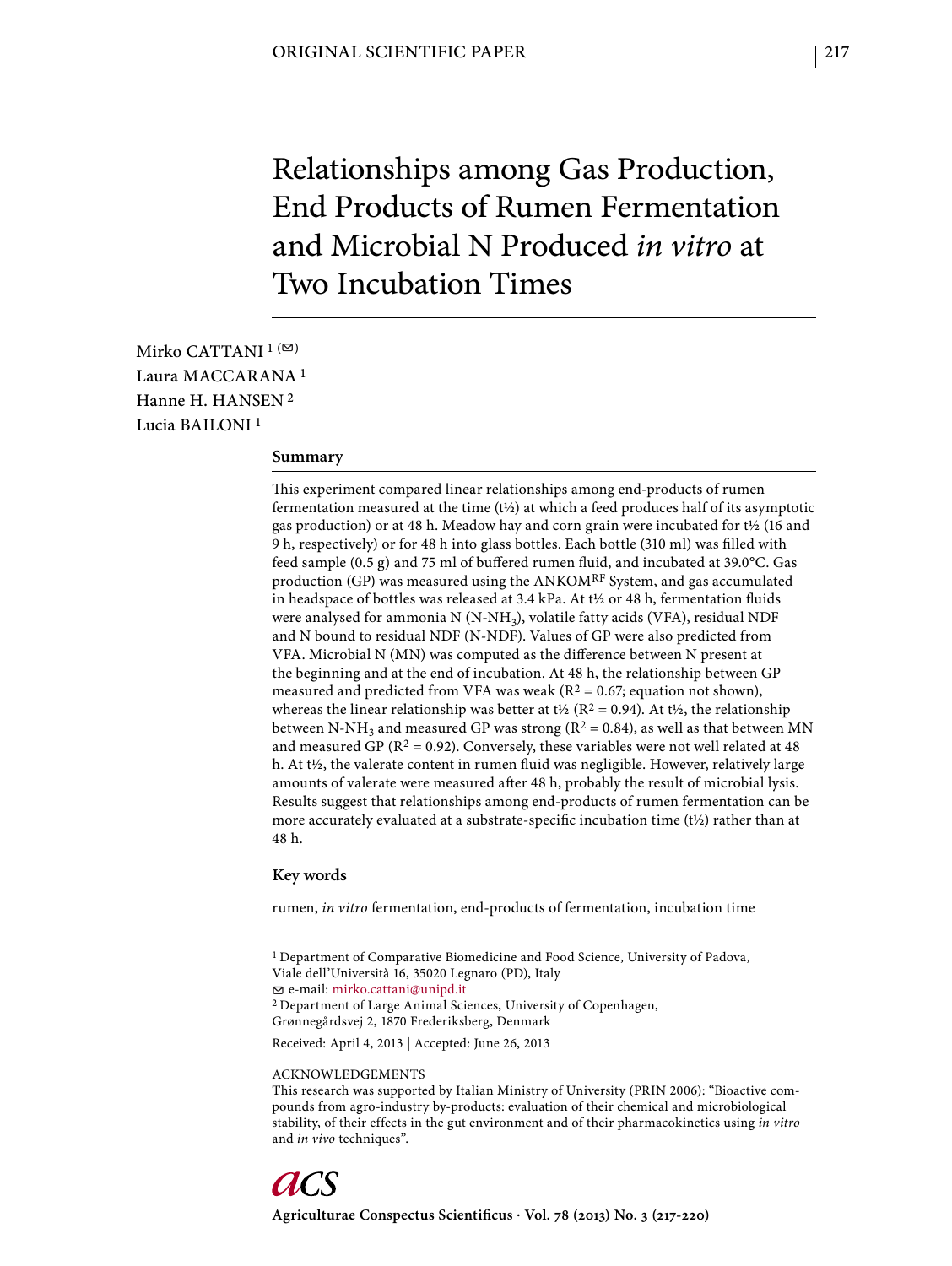## **Aim**

This experiment examined the validity of evaluating linear relationships among end-products of *in vitro* rumen fermentation (gas, volatile fatty acids, ammonia N and microbial N) at a substrate-specific incubation time rather than uniformly at 48 h. This specific time, defined as  $t\frac{1}{2}$ , is the time at which a feed produces half of its asymptotic gas production, as described by Blümmel et al. (1997).

# **Material and methods**

A preliminary incubation (144 h) was conducted, where samples of meadow hay and corn grain were incubated, in four independent replicates, in individual bottles, to determine the time at which two feeds reached half of their asymptotic gas production (t½). The t½ incubation values were determined as 16 h for meadow hay and 9 h for corn grain. In a second incubation, the two feeds were incubated for the corresponding t½ (16 or 9 h) or for 48 h, without (control) or with vitamin E or vitamin C. Results regarding the effects of vitamins are described by Tagliapietra et al. (2013). The experimental design was: 2 incubation times  $\times$  2 feeds  $\times$  4 replications  $\times$  3 treatments (control plus 2 vitamins), for a total of 48 bottles, plus 4 blanks (bottles without feed sample). A buffer solution was prepared according to Menke and Steingass (1988). Rumen fluid was collected by an oral-esophageal probe 2 h before morning feeding from 3 dry Holstein-Friesian cows fed hay *ad libitum* and 2 kg/d of concentrates (Tagliapietra et al., 2012). Once at the laboratory, rumen fluid was filtered through 3 layers of cheesecloth, to eliminate feed particles, and mixed with the buffer solution in a 1 to 2 ratio, under anaerobic conditions (Menke and Steingass, 1988). Each fermentation bottle (310 ml) contained a feed sample (0.5 g) and 75 ml of buffered rumen fluid (headspace  $= 235$  ml). After filling, all bottles were placed into an incubator at  $39.0\pm0.5$  °C. Fermentation bottles were not shaken during the incubation. *In vitro* gas production (GP) was measured using ANKOMRF System (Ankom Technology<sup>®</sup>, Macedon, NY, USA). This system consists of bottles equipped with a pressure detector (pressure range: –69 to +3447 kPa; resolution: 0.27 kPa; accuracy ±0.1% of measured values) and an open-closed valve that releases gas accumulated in the headspace of bottles at a threshold pressure of 3.4 kPa (Tagliapietra et al., 2010). Pressure values were converted into gas volumes (ml) using the ideal gas law and corrected for baseline fermentation in the buffered rumen fluid (blanks). The cumulative volumes of GP were fitted using the model of Groot et al. (1996). At the end of incubations (t½ and 48 h), two aliquots (5 ml) of fermentation fluid were collected from each bottle, two ml of metaphosphoric acid (25% w/v) were added, and stored at -20 $^{\circ}$ C until analysis of ammonia N (N-NH<sub>3)</sub>. The N-NH3 content was measured according to Bailey (1980) with a potentiometer (Bench pH/ion meter, Oakton Instruments, Vernon Hills, USA) equipped with a specific electrode (pH meter BASIC 20, Crison Instruments, Alella, Spain). VFA profiles were determined using HPLC (Thermo-Finnigan, CA, USA). Values of GP were also predicted from VFA profile, (Blümmel et al., 1997). All fermentation fluids were filtered into F57 filter bags (Ankom technology<sup>®</sup>, Macedon, NY, USA), and analysed for residual NDF without α-amylase and sodium sulphite (Grings et al.,

2005) using the Ankom<sup>220</sup> Fibre Analyser (Ankom Technology<sup>®</sup>, Macedon, NY, USA). After that, the N content of residual NDF (N-NDF) was determined using the Kjeldahl method (AOAC, 2003). This N source is not considered to be available for microbial growth (Grings et al., 2005). Microbial N (MN; mg/g DM incubated) was indirectly computed as the difference between N content at the beginning (sum of N supplied by feed and of initial N-NH<sub>3</sub>) and at the end of incubation (sum of N-NDF and of final N-NH<sub>3</sub>), as suggested by Grings et al. (2005). Values of GP, end-products of rumen fermentation and microbial N achieved at t½ or 48 h of incubation were compared by linear regression. A linear regression within feed type was also computed. At 48 h of incubation two samples for both the feeds were discarded due to anomalous fermentation process and thus not analyzed.

## **Results and discussion**

Blümmel et al. (1997) suggested that microbial growth should be evaluated at substrate-specific incubation times, shorter than fixed times (24 and 48 h) used to predict energy value of feeds from feed digestibility or from GP and some feed chemical constituents (Goering and Van Soest, 1970; Menke and Steingass, 1988; Robinson et al., 2004; Tagliapietra et al., 2011), as the kinetics of microbial growth notably differ among substrates. Some studies conducted *in vitro* (Blümmel et al., 2003; Grings et al., 2005; Cattani et al., 2012) evidenced that t½, the time at which a feed produces half of its asymptotic GP, could be a proper time to measure microbial growth and end-products of rumen fermentation (ammonia, VFA). In the current experiment values of measured GP showed some variability (Figure 1) partially due to the effects of the two vitamins on rumen fermentation, as detailed by Tagliapietra et al. (2013). A weak linear relationship ( $R^2 = 0.67$ ; equation not shown) was found between measured GP and predicted from VFA at 48 h, as fermentation of lysed cells probably occurred and altered GP and VFA values (Figure 1). Cone et al. (1997), from *in vitro* incubation of a rapidly fermentable substrate (pure glucose), noted that GP continued at prolonged incubation times (>15 h), even if the substrate was completely fermented, and attributed this pattern to a secondary fermentation of microbial population. In contrast, the relationship between measured and predicted GP was definitely better at t<sup> $1/2$ </sup> ( $R^2 = 0.94$ ;  $P < 0.001$ ), irrespective of feed, with a slope equal to 1.00 (Figure 1). This suggests that microbial lysis was low at t½. When incubation lasted 48 h, both the N-NH<sub>3</sub> content of rumen fluid and the estimated MN were not correlated to GP values (Figure 2 and 3). In contrast, when incubation was stopped at t<sup>1</sup>/<sub>2</sub>, the relationship between N-NH<sub>3</sub> and measured GP was close ( $R^2 = 0.84$ ;  $P < 0.001$ ; Figure 2), as well as that between the estimated MN and measured GP ( $R^2$  = 0.92;  $P < 0.001$ ; Figure 3). At t<sup>1</sup>/<sub>2</sub> the N-NH<sub>3</sub> content decreased by about 0.12 mg/ml of increased GP, whereas the estimated MN increased by 0.16 mg/ml of increased GP. The linear relationship between MN and measured GP showed a negative intercept, thus the increase of MN was not directly proportional to the increase of GP. At t½, concentration of valerate in rumen fluid was negligible  $(< 0.03$  mmol/g DM; Figure 4). Conversely, amounts of valerate were great and extremely variable at 48 h of incubation (Figure 4). High concentrations of valerate in rumen fluid could be related to lysis of microbial population, as valerate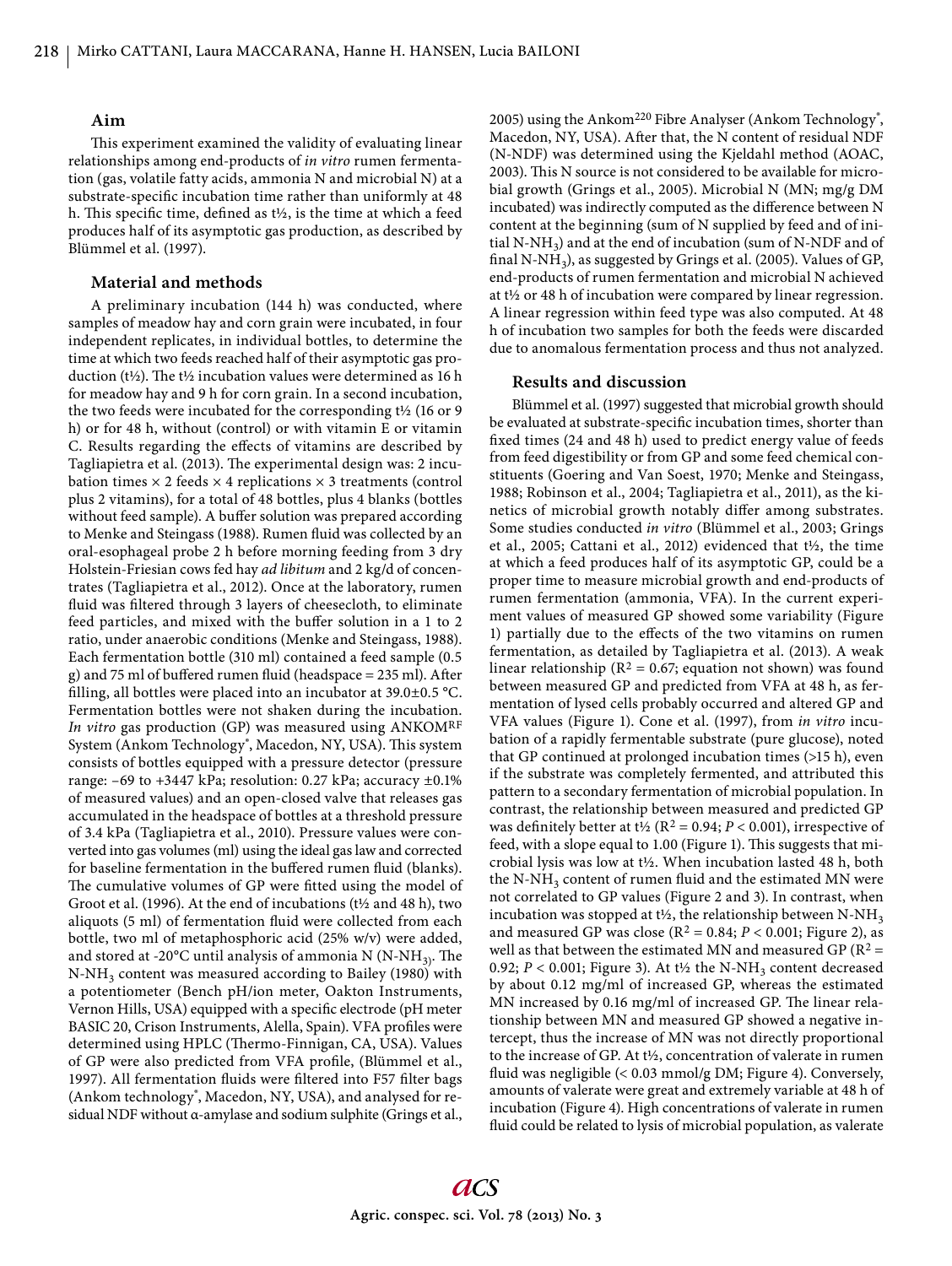

**Figure 1.** Relationships between values of gas production (GP) measured (y) or predicted (x) from VFA after 48 h  $(\square, \square)$ or t½ ( $\blacksquare$ ,  $\bullet$ ) of incubation of meadow hay ( $\blacksquare$ ,  $\square$ ) and corn grain  $(\bullet, \circ)$ 



**Figure 2.** Relationships between ammonia N content in the buffered rumen fluid (N-NH<sub>3</sub>; y) and measured gas production (measured GP; x) after 48 h  $(\square, \square)$  or t½ ( $\blacksquare$ ,  $\bullet$ ) of incubation of meadow hay ( $\blacksquare$ ,  $\square$ ) and corn grain ( $\blacklozenge$ ,  $\odot$ )

is primarily derived from protein degradation (Hungate, 1966). Linear regression within feed type confirmed that the various end-products of fermentation were not related at 48 h of incubation (data not shown). Conversely, at  $t\frac{1}{2}$  significant relationships  $(P < 0.001)$  were found, even if the degree of correlation was weaker than that found when the data of the two feeds were considered in the same linear regression.



**Figure 3.** Relationship between estimated microbial N production (Microbial N; y) and measured gas production (measured GP; x) after 48 h  $(\square, \square)$  or t½ ( $\blacksquare$ ,  $\bullet$ ) of incubation of meadow hay ( $\blacksquare$ ,  $\square$ ) and corn grain ( $\lozenge$ ,  $\odot$ )



Figure 4. Relationships between valerate yield (Valerate; y) and ammonia N content in the rumen fluid  $(N-NH_3; x)$  after 48 h ( $\Box$ ,  $\odot$ ) or t½ ( $\blacksquare$ ,  $\bullet$ ) of incubation of meadow hay ( $\blacksquare$ ,  $\Box$ ) and corn grain (●, ○)

## **Conclusions**

Results of the current experiment suggest that relationships among end-products of rumen fermentation should be evaluated at substrate-specific incubation time ( $t\frac{1}{2}$ ). At prolonged incubation times (48 h) microbial lysis occurs, altering values of GP, VFA, ammonia and microbial N, as well as their relationships. When fermentation process is stopped at t<sup>1</sup>/<sub>2</sub>, strong relation